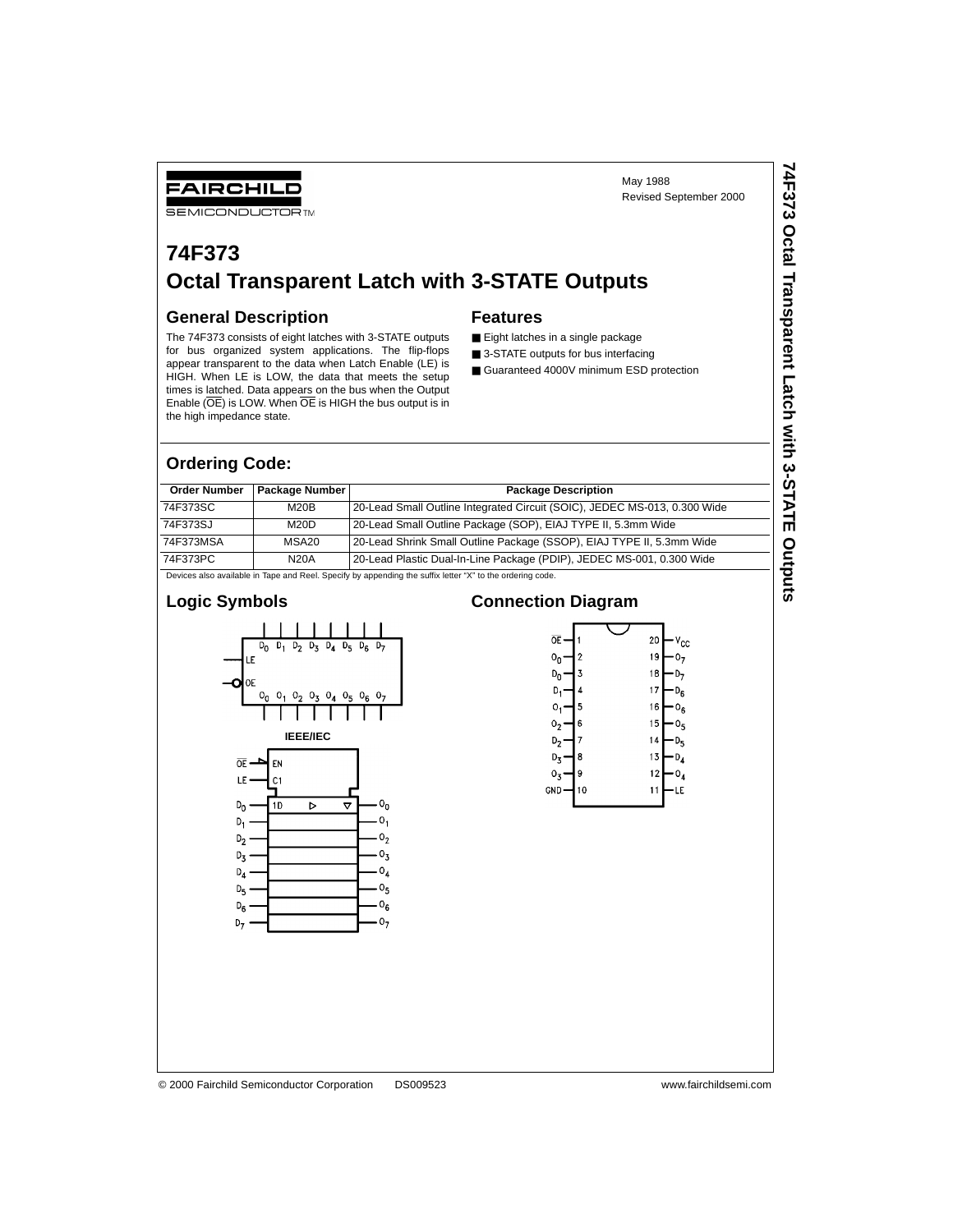**74F373**

#### **Unit Loading/Fan Out**

| <b>Pin Names</b> | <b>Description</b>               | U.L.<br><b>HIGH/LOW</b> | Input $I_{\rm HI}/I_{\rm H}$<br>Output $I_{OH}/I_{OH}$ |  |  |
|------------------|----------------------------------|-------------------------|--------------------------------------------------------|--|--|
| $D_0 - D_7$      | Data Inputs                      | 1.0/1.0                 | 20 µA/-0.6 mA                                          |  |  |
| <b>LE</b>        | Latch Enable Input (Active HIGH) | 1.0/1.0                 | 20 µA/-0.6 mA                                          |  |  |
| <b>OE</b>        | Output Enable Input (Active LOW) | 1.0/1.0                 | 20 µA/-0.6 mA                                          |  |  |
| $O_0 - O_7$      | 3-STATE Latch Outputs            | 150/40 (33.3)           | $-3$ mA/24 mA (20 mA)                                  |  |  |

#### **Functional Description**

The 74F373 contains eight D-type latches with 3-STATE output buffers. When the Latch Enable (LE) input is HIGH, data on the  $D_n$  inputs enters the latches. In this condition the latches are transparent, i.e., a latch output will change state each time its D input changes. When LE is LOW, the latches store the information that was present on the D inputs a setup time preceding the HIGH-to-LOW transition of LE. The 3-STATE buffers are controlled by the Output Enable (OE) input. When OE is LOW, the buffers are in the bi-state mode. When OE is HIGH the buffers are in the high impedance mode but this does not interfere with entering new data into the latches.

#### **Truth Table**

|    | Inputs    | Output         |                   |
|----|-----------|----------------|-------------------|
| LE | <b>OE</b> | D <sub>n</sub> | $O_{n}$           |
|    |           |                |                   |
| н  |           |                |                   |
|    |           |                | $O_n$ (no change) |
|    |           |                |                   |

H = HIGH Voltage Level

L = LOW Voltage Level  $X = Immaterial$ 

Z = High Impedance State



# **Logic Diagram**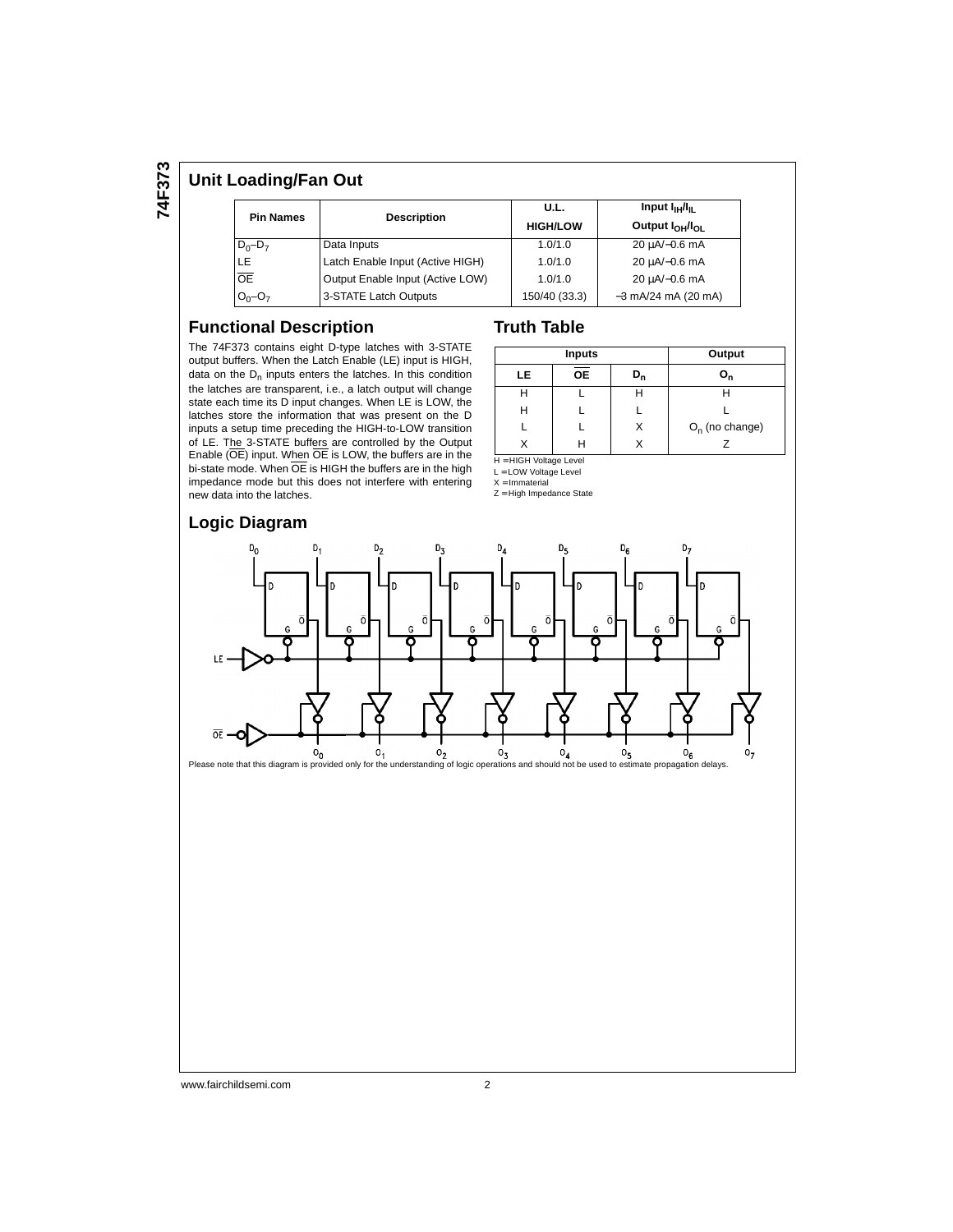#### **Absolute Maximum Ratings**(Note 1) **Recommended Operating**

| Storage Temperature                  | $-65^{\circ}$ C to $+150^{\circ}$ C |
|--------------------------------------|-------------------------------------|
| Ambient Temperature under Bias       | $-55^{\circ}$ C to $+125^{\circ}$ C |
| Junction Temperature under Bias      | $-55^{\circ}$ C to $+150^{\circ}$ C |
| $V_{CC}$ Pin Potential to Ground Pin | $-0.5V$ to $+7.0V$                  |
| Input Voltage (Note 2)               | $-0.5V$ to $+7.0V$                  |
| Input Current (Note 2)               | $-30$ mA to $+5.0$ mA               |
| Voltage Applied to Output            |                                     |
| in HIGH State (with $V_{CC} = 0V$ )  |                                     |
| <b>Standard Output</b>               | $-0.5V$ to $V_{CC}$                 |
| 3-STATE Output                       | $-0.5V$ to $+5.5V$                  |
| <b>Current Applied to Output</b>     |                                     |
| in LOW State (Max)                   | twice the rated $I_{\Omega}$ (mA)   |
| ESD Last Passing Voltage (Min)       | 4000V                               |

# **Conditions**

Free Air Ambient Temperature 0°C to +70°C Supply Voltage  $+4.5V$  to  $+5.5V$  **74F373**

**Note 1:** Absolute maximum ratings are values beyond which the device may be damaged or have its useful life impaired. Functional operation under these conditions is not implied.

**Note 2:** Either voltage limit or current limit is sufficient to protect inputs.

## **DC Electrical Characteristics**

| Symbol          | <b>Parameter</b>             |                     | <b>Min</b> | Typ | Max    | <b>Units</b>   | $\bar{v}_{cc}$ | <b>Conditions</b>                |
|-----------------|------------------------------|---------------------|------------|-----|--------|----------------|----------------|----------------------------------|
| $V_{\text{IH}}$ | Input HIGH Voltage           |                     | 2.0        |     |        | $\vee$         |                | Recognized as a HIGH Signal      |
| $V_{IL}$        | Input LOW Voltage            |                     |            |     | 0.8    | $\overline{V}$ |                | Recognized as a LOW Signal       |
| $V_{CD}$        | Input Clamp Diode Voltage    |                     |            |     | $-1.2$ | $\vee$         | Min            | $I_{IN} = -18$ mA                |
| $V_{OH}$        | Output HIGH                  | 10% V <sub>CC</sub> | 2.5        |     |        |                |                | $I_{OH} = -1$ mA                 |
|                 | Voltage                      | 10% V <sub>CC</sub> | 2.4        |     |        | $\vee$         | Min            | $I_{OH} = -3$ mA                 |
|                 |                              | $5\%$ $V_{CC}$      | 2.7        |     |        |                |                | $I_{OH} = -1$ mA                 |
|                 |                              | 5% V <sub>CC</sub>  | 2.7        |     |        |                |                | $I_{OH} = -3$ mA                 |
| $V_{OL}$        | Output LOW Voltage           | 10% V <sub>CC</sub> |            |     | 0.5    | $\overline{V}$ | Min            | $I_{OL} = 24 \text{ mA}$         |
| ŀн              | Input HIGH                   |                     |            |     | 5.0    | μA             | Max            | $V_{IN} = 2.7V$                  |
|                 | Current                      |                     |            |     |        |                |                |                                  |
| $I_{\rm BVI}$   | Input HIGH Current           |                     |            |     | 7.0    | μA             | Max            | $V_{IN} = 7.0V$                  |
|                 | <b>Breakdown Test</b>        |                     |            |     |        |                |                |                                  |
| $I_{CEX}$       | Output HIGH                  |                     |            |     | 50     | μA             | Max            | $V_{\text{OUT}} = V_{\text{CC}}$ |
|                 | Leakage Current              |                     |            |     |        |                |                |                                  |
| $V_{ID}$        | Input Leakage                |                     | 4.75       |     |        | $\vee$         | 0.0            | $I_{ID} = 1.9 \mu A$             |
|                 | Test                         |                     |            |     |        |                |                | All Other Pins Grounded          |
| $I_{OD}$        | Output Leakage               |                     |            |     | 3.75   | μA             | 0.0            | $VION = 150$ mV                  |
|                 | <b>Circuit Current</b>       |                     |            |     |        |                |                | All Other Pins Grounded          |
| h.              | Input LOW Current            |                     |            |     | $-0.6$ | mA             | Max            | $V_{IN} = 0.5V$                  |
| $I_{OZH}$       | Output Leakage Current       |                     |            |     | 50     | μA             | Max            | $V_{OIII} = 2.7V$                |
| $I_{OZL}$       | Output Leakage Current       |                     |            |     | $-50$  | μA             | Max            | $V_{\text{OUT}} = 0.5V$          |
| $I_{OS}$        | Output Short-Circuit Current |                     | $-60$      |     | $-150$ | mA             | Max            | $V_{OIIT} = 0V$                  |
| Izz             | <b>Bus Drainage Test</b>     |                     |            |     | 500    | μA             | 0.0V           | $V_{OIIT} = 5.25V$               |
| $I_{CCZ}$       | Power Supply Current         |                     |            | 38  | 55     | mA             | Max            | $V_O = HIGH Z$                   |
|                 |                              |                     |            |     |        |                |                |                                  |

3 www.fairchildsemi.com